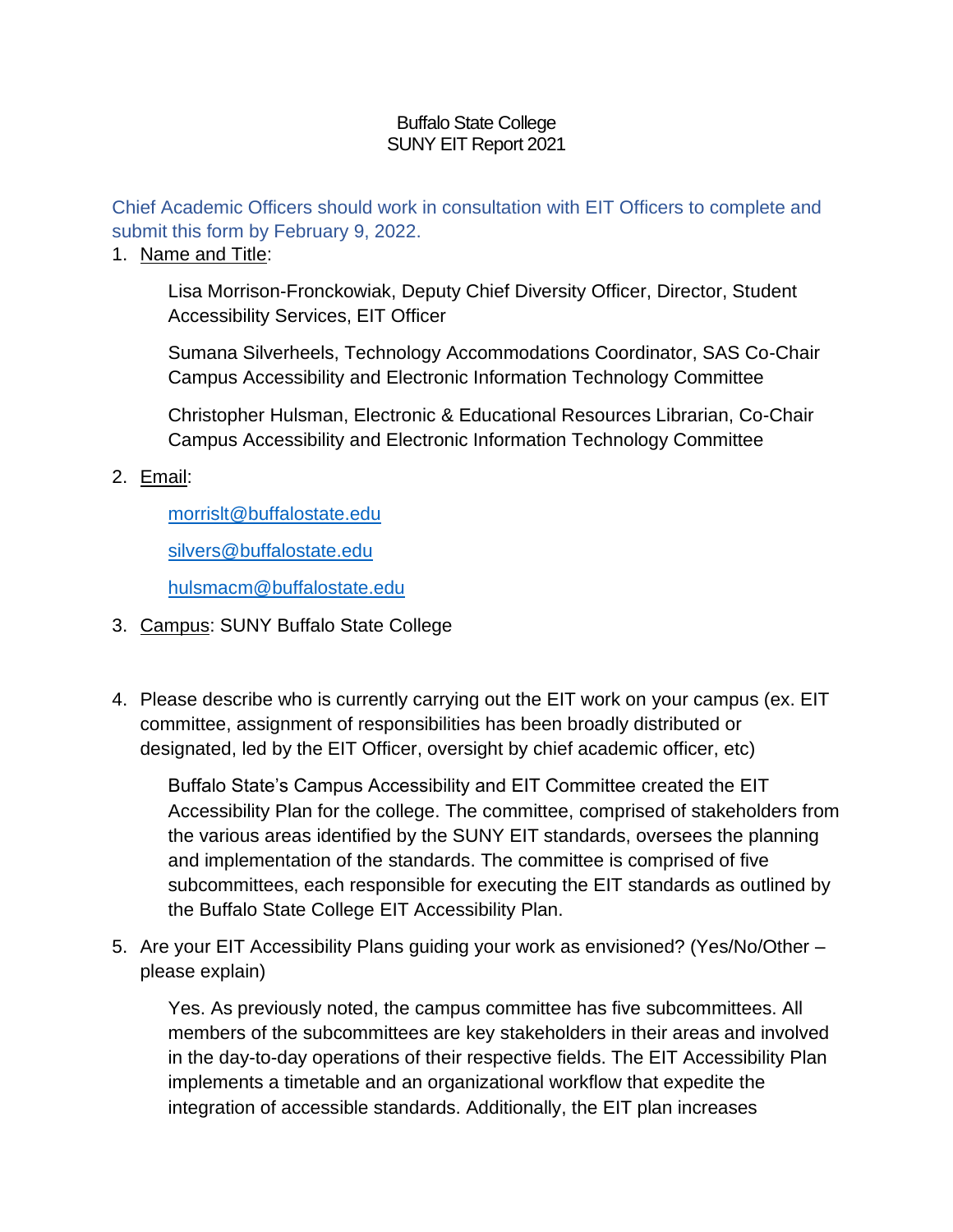awareness across campus of proper accessibility policy and vigilance in maintaining current standards. While certain areas and specific goals within the subcommittees are still in a planning phase, the EIT plan spotlights those areas for future escalation of resources to meet and/or exceed goals.

6. Is there understanding of the role of the EIT Officer on campus and their responsibilities? (Yes/No/Other – please explain)

Yes. The Accessibility Committee was established to create and structure the goals and implementation of the Buffalo State EIT Accessibility Plan. Committee co-chairs work with subcommittee members to monitor the progress and implementation of the plan. The progress is reported to the campus EIT Officer. There is ongoing communication to ensure that the campus is on track with goals and accessibility standards stated in the plan.

EIT Officer communicates the progress, barriers, and successes of the plan with Chief Academic Officer and Chief Diversity Officer.

7. Is there an awareness on campus of the EIT plans? (Yes/No/Other – please explain)

Yes. The Buffalo State EIT Accessibility plan is published on the college's Equity and Diversity site.

The individual subcommittees, as per their charge, are responsible for increasing awareness and training within their areas. The EIT plan has increased transparency within the individual departments and across the campus. Administrative support has aided progress and facilitated the advancement of EIT standards.

The EIT plan is one of the documents the campus is looking at for the Middle States self-study. This is indicative of Buffalo State's commitment to accessibility on campus and in digital environments.

8. Has your campus utilized the training made available from Deque University? (Yes/No/Other – please explain)

Yes. Although we have many who have requested and received Deque subscription, only some have utilized and gone through the courses. A list that is specific to our campus and roles to professionals who will benefit from completing certain courses within the curriculum will be developed. The courses will be of high relevance to the subcommittees and their specific target goals according to the EIT plan.

9. Any potential models/best practices to share from your implementation work to date?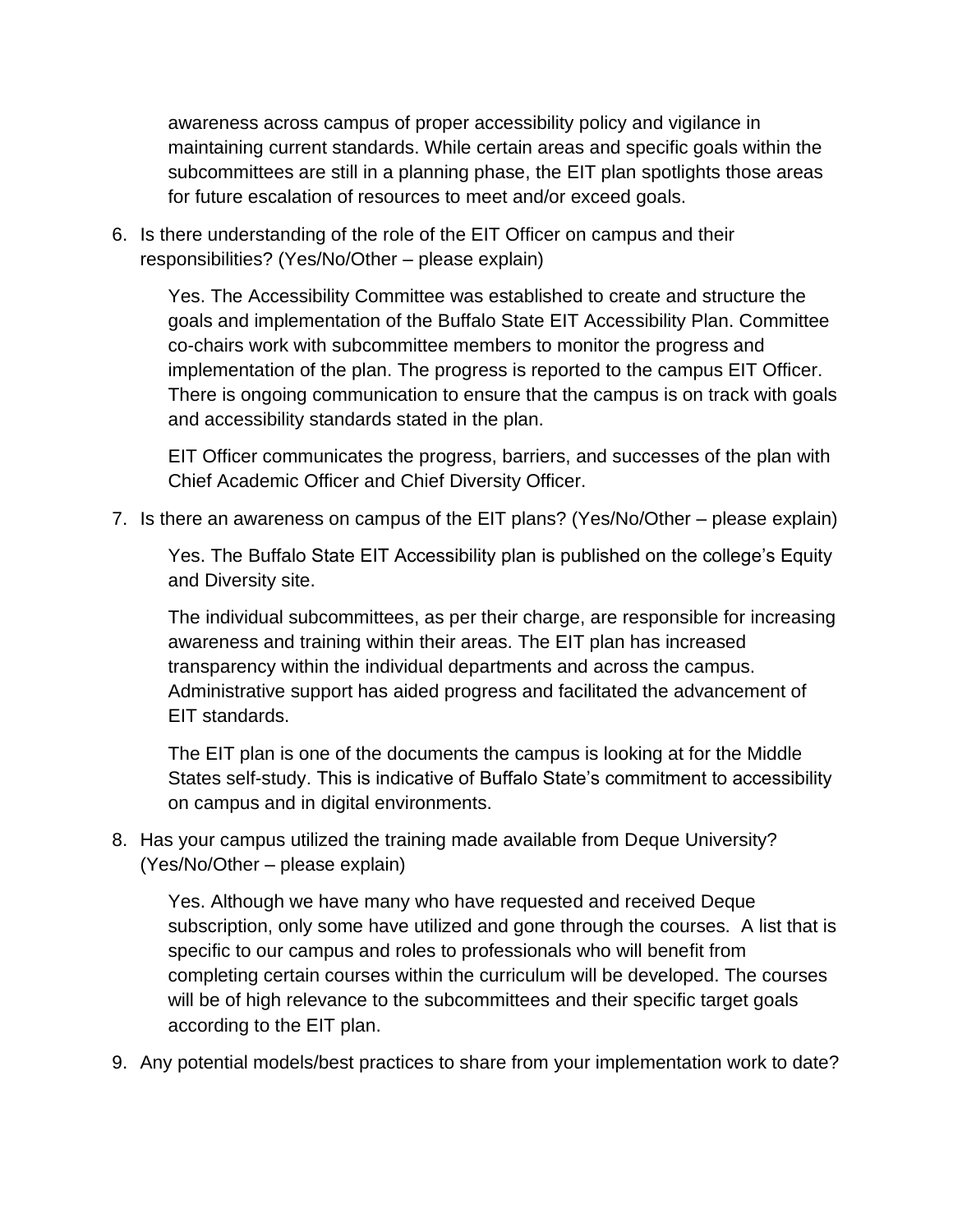Buffalo State created a team of professionals to develop a plan and comply with standards established in all areas listed in the SUNY EIT policy. Five subcommittees were created to develop a plan that best meets the need of the college in the five areas identified by SUNY. A sixth area was initially identified at Buffalo State College – Student Life and Leadership. This area primarily focuses on student experience on campus and in residence halls. Additionally, Student Life and Leadership liaises with the five other subcommittees.

Each subcommittee tracks their compliance and progress as identified in the college's EIT accessibility plan.

The committee meets quarterly as a team. The subcommittee members meet more frequently with the co-chairs of the team to discuss progress, and plan of action.

Communication between the subcommittees, chairs of the campus committee, and the EIT Compliance Officer has created a clear overview on progress made and where to increase efforts.

#### 10.Challenges/Barriers:

# **a. What are the challenges/barriers to Web Accessibility Standards (WAS) plan implementation?**

**Reliance on Third-Party Vendor Technology:** Buffalo State College relies upon third-party technology to host digital content. Website managers are required to work diligently to ensure vendor commitment to providing accessible software and documentation of compliance.

**Resources:** Buffalo State College's website is comprised of over 150 subsites that are managed and maintained by individual departments or third-party organizations. Performing an internal audit requires a significant investment in time and resources from Marketing & Communications

**Education:** Website editors include faculty, staff, and students, many of whom are not aware of Buffalo State College's web accessibility standards. Regular training and ongoing education are required to ensure web managers conform to accessibility standards. Turnaround and changing roles within departments creates inconsistency and a lack of accountability, along with knowledge of accessibility standards.

**Culture:** Top-level leadership must communicate that digital accessibility is an ethical and legal priority for all website editors. Accessible websites can assist in attracting students, improve the educational experience for all, and make Buffalo State College's digital presence more intuitive and attractive to end-users.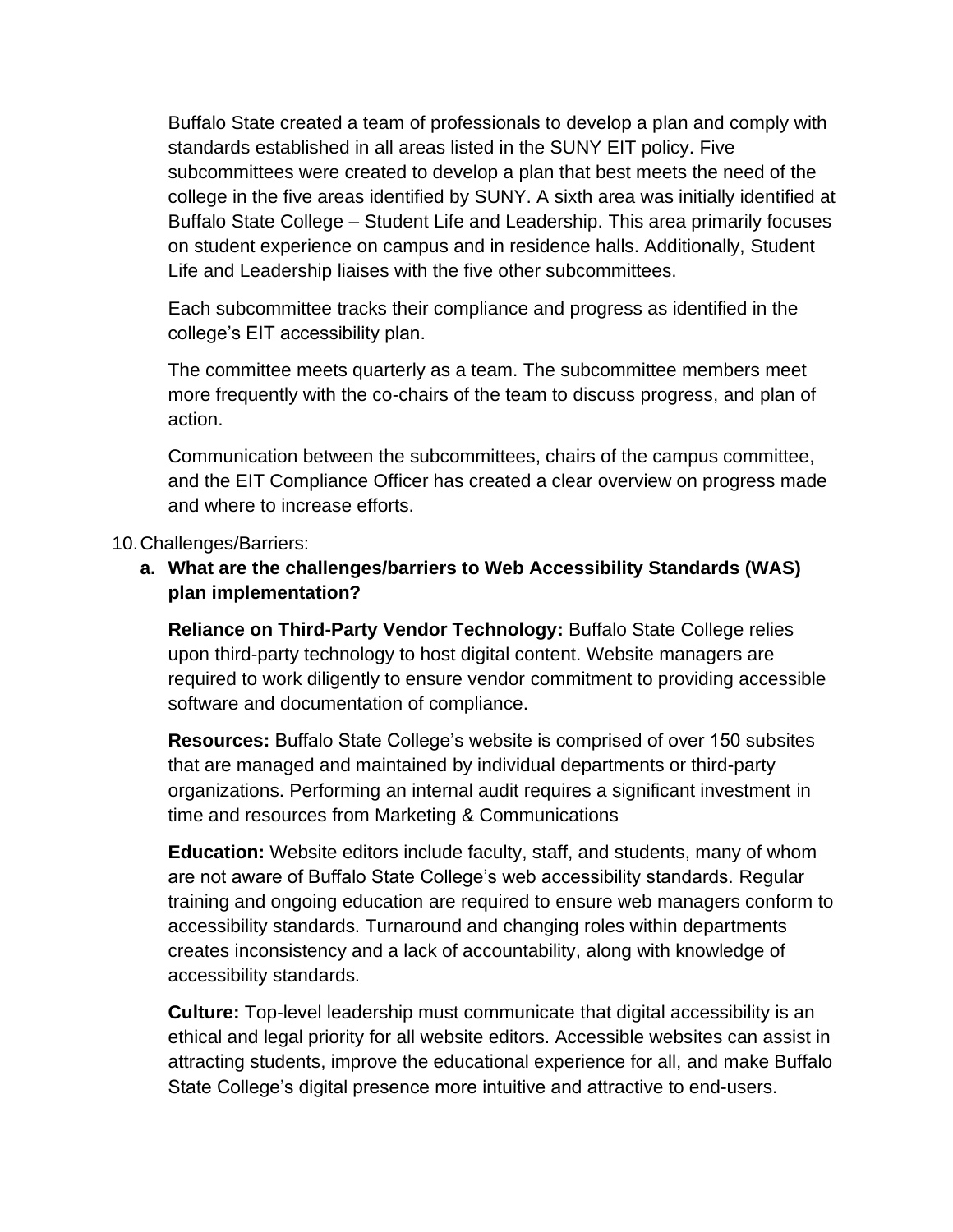Campus departments need to adhere to college-wide branding for digital accessibility to maintain a cohesive look and ensure accessible content.

# **b. What are the challenges/barriers to Digital Content: Digital Content Accessibility Standards (DCAS) plan implementation?**

**Outreach & Education:** The campus typically tends to be primarily focused and engaged in building and delivering course content. While pedagogy is extremely important, some may tend to overlook accessibility due to lack of awareness and/or lack of technological skills to deliver accessible digital content. Additionally, accessibility workshops have been poorly attended due to time constraints and challenges created by the pandemic.

**Maintaining Consistency in Accessibility Across Multiple Departments:**  Creating a consistent message of accessibility across multiple departments and including all stakeholders has been difficult.

**Time & Resources:** The pandemic has created multiple challenges that has made it difficult to identify the status of accessible course material. Additionally, creating a baseline of accessibility for course materials has been difficult during remote phases of work.

### **c. What are the challenges/barriers to Classroom Technology & Design: Classroom Accessibility Standards (CAS) plan implementation?**

**Structural Accessibility:** Providing accessibility for mobility impaired people to our classrooms in buildings constructed prior to 1991, when the ADA Act was signed into law by President George H.W. Bush. Those academic buildings weren't originally constructed for access for which renovation and upgrade projects requires us make accessible. At times we have encountered structural and constructability issues requiring extensive engineering and construction costs.

Providing the infrastructure in old buildings to support the new accessibility classroom technology. Most campus buildings have asbestos containing materials requiring costly abatement before new IT infrastructure is installed.

# **d. What are the challenges/barriers to Libraries: Library Accessibility Guidelines (LAG) plan implementation?**

**Reliance on Vendors:** Digital resources that are purchased and subscribed to are typically hosted on third-party vendor sites. While a VPAT repository has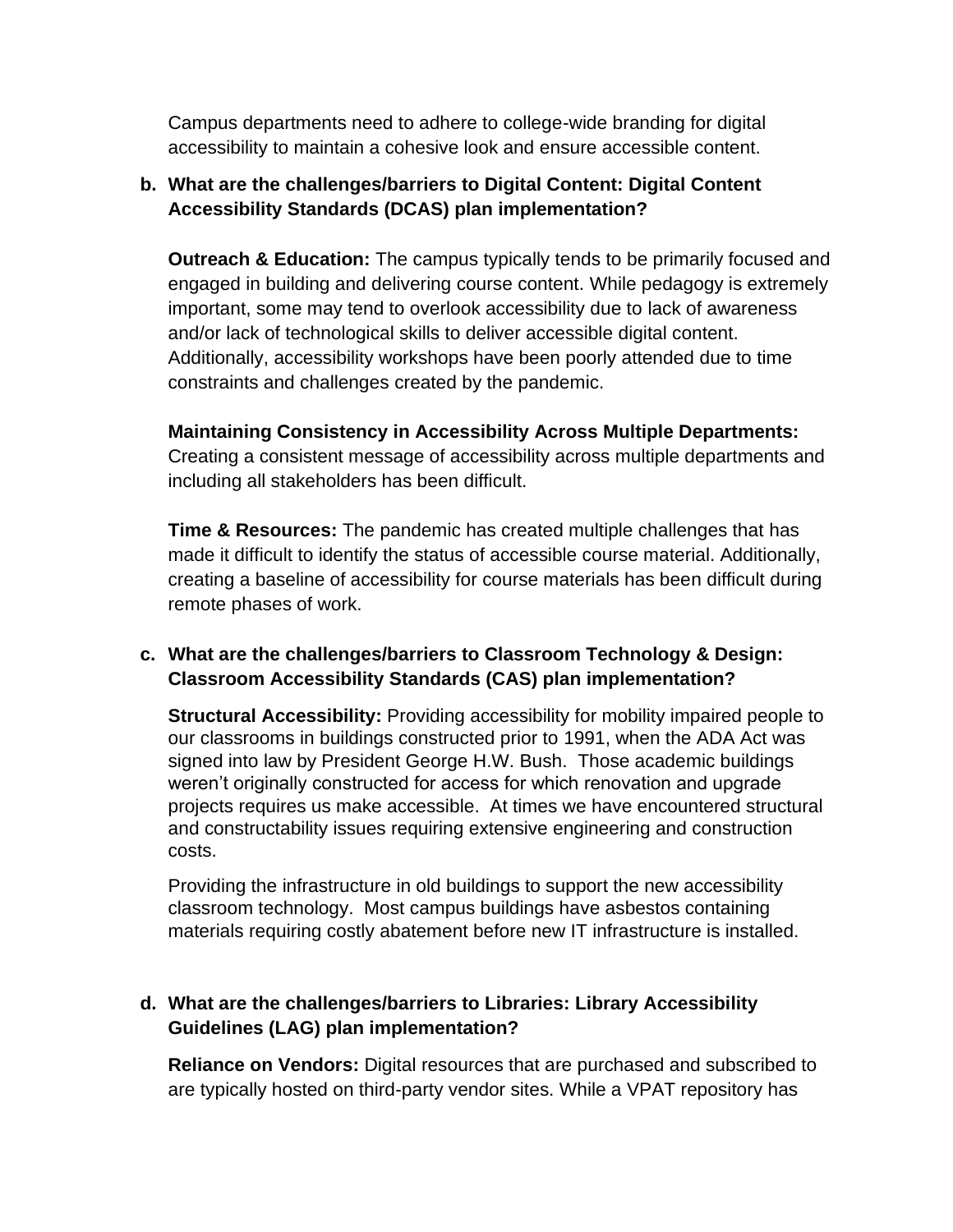been established, there is a lack of resources to conduct internal reviews. We must rely on SUNY documentation and vendor updates to track accessibility.

**Training & Communication:** The pandemic has disrupted normal workflows. As a result, we struggle to create a consistent training schedule and maximize communication regarding best practices in accessibility. However, we have a form set up on the accessibility website to record all accessibility issues experienced by patrons.

**Opportunity for Collaboration with Partner Stakeholders:** The pandemic has impeded progress for collaborations with Student Accessibility Services, especially in assessment of physical spaces and the Assistive Technology Lab. Resources and time are barriers to setting up collaborative meetings to assess certain library accessibility resources.

**Training & Awareness:** Planning internal workshops for Butler Library faculty and staff has proven difficult. Resources and time are barriers to creating a robust program of information sessions and training workshops.

### **e. What are the challenges/barriers to Procurement: Procurement Accessibility Conformance Standards (PACS) plan implementation?**

**IT Procurement Information:** Typically, IT collects information from the individual vendors to track and assess accessibility. Currently, there are no resources to conduct internal testing.

**Time & Resources:** There is not enough personnel to consistently track and assess accessibility. There is a heavy reliance on the vendors to be vigilant about creating accessible products. So far, there has typically been success in making statements and VPATs available.

11.Are there additional challenges/barriers to overall plan implementation you would like to mention?

There has been a significant impact on access due to the changes brought about by the pandemic. As a result, individual departments have changed their focus to adjust daily workflows of faculty and staff to comply with rapidly changing safety regulations. The accessibility standards supported the creation of accessible content. The transition to remote learning revealed that some course content fell short of desired accessibility standards. However, this increased awareness and improved accessibility scores across campus.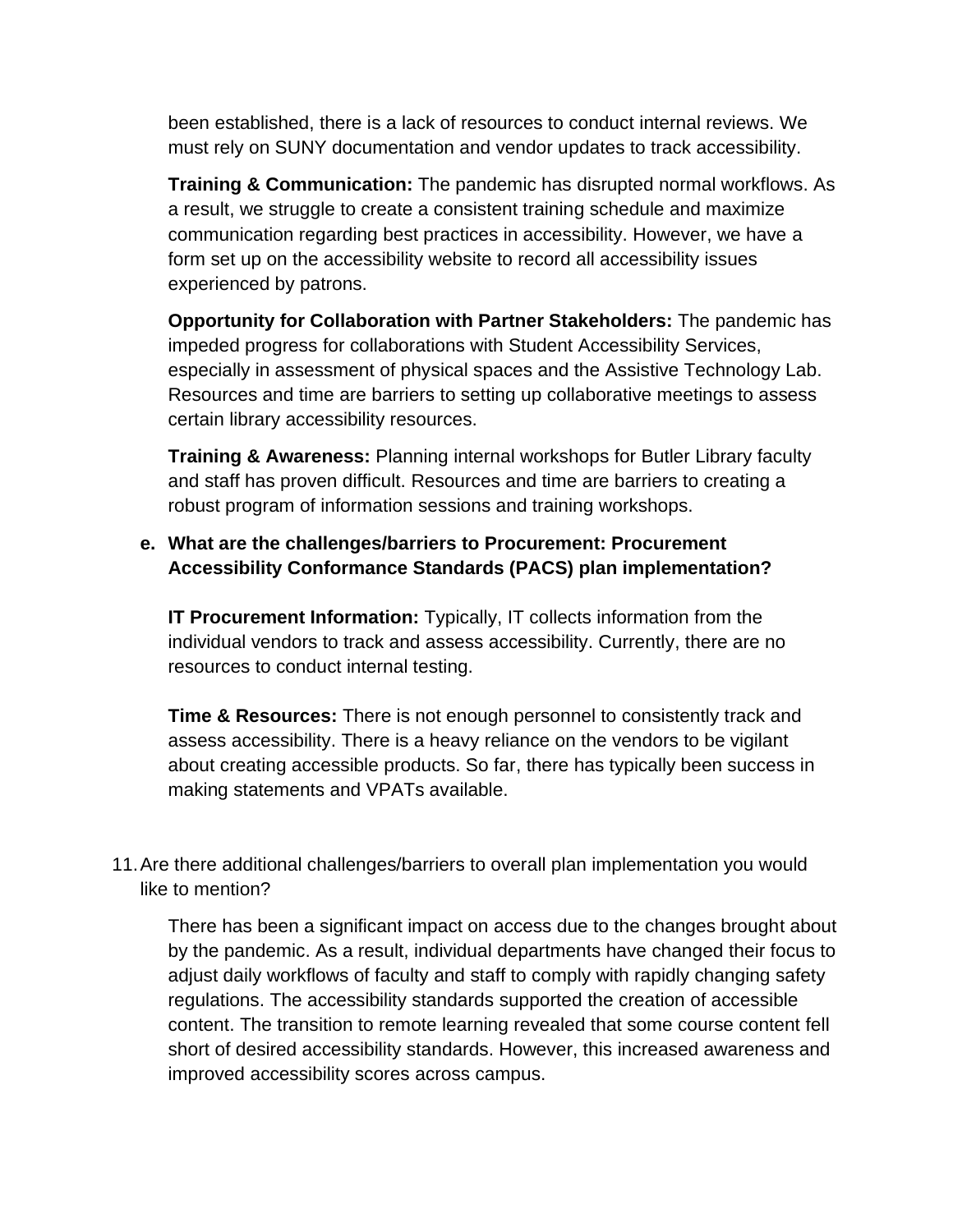- 12.The initial EIT accessibility plan template asked you to note progress for each *goal* in each of the five standards according a five-point scale:
	- 1. No Activity No action has been taken yet.
	- 2. Planning Preparation is underway.
	- 3. Developing Substantive work is underway to complete the action item.
	- 4. Operational The campus has a standard practice. Procedures are consistent and formal.
	- 5. Accomplished/ongoing The campus has an established practice that is regularly assessed.

For the purposes of the report, we are asking you to rate overall progress in meeting each *standard*, according to the same scale:

| Standard                                              | Progress (1-5) |
|-------------------------------------------------------|----------------|
| A. Websites and Software: Web Accessibility Standards | 3              |
| (WAS)                                                 |                |
| B. Digital Content: Digital Content Accessibility     | 3              |
| Standards (DCAS)                                      |                |
| C. Classroom Technology & Design: Classroom           | 3              |
| <b>Accessibility Standards (CAS)</b>                  |                |
| D. Libraries: Library Accessibility Guidelines (LAG)  |                |
| E. Procurement: Procurement Accessibility Conformance | 4              |
| Standards (PACS)                                      |                |

13. Any other updates you would like to provide?

**Effectiveness of Ally:** Institutional reports from Ally reveal areas of improvement and areas that need attention. It also shows the increased commitment to accessibility.

**Migration to New LMS and DLE to Help with Setting Baseline for Accessibility:** This committee is currently focusing on how the process of transitioning to Brightspace can be used to increase awareness of accessibility issues in course content and inspire positive change.

**Remote Learning:** How can EIT committees utilize what we've learned from the shift to remote to improve accessibility across campus, including how we facilitate face to face instruction. We can work on implementing UDL techniques in all aspects of course delivery.